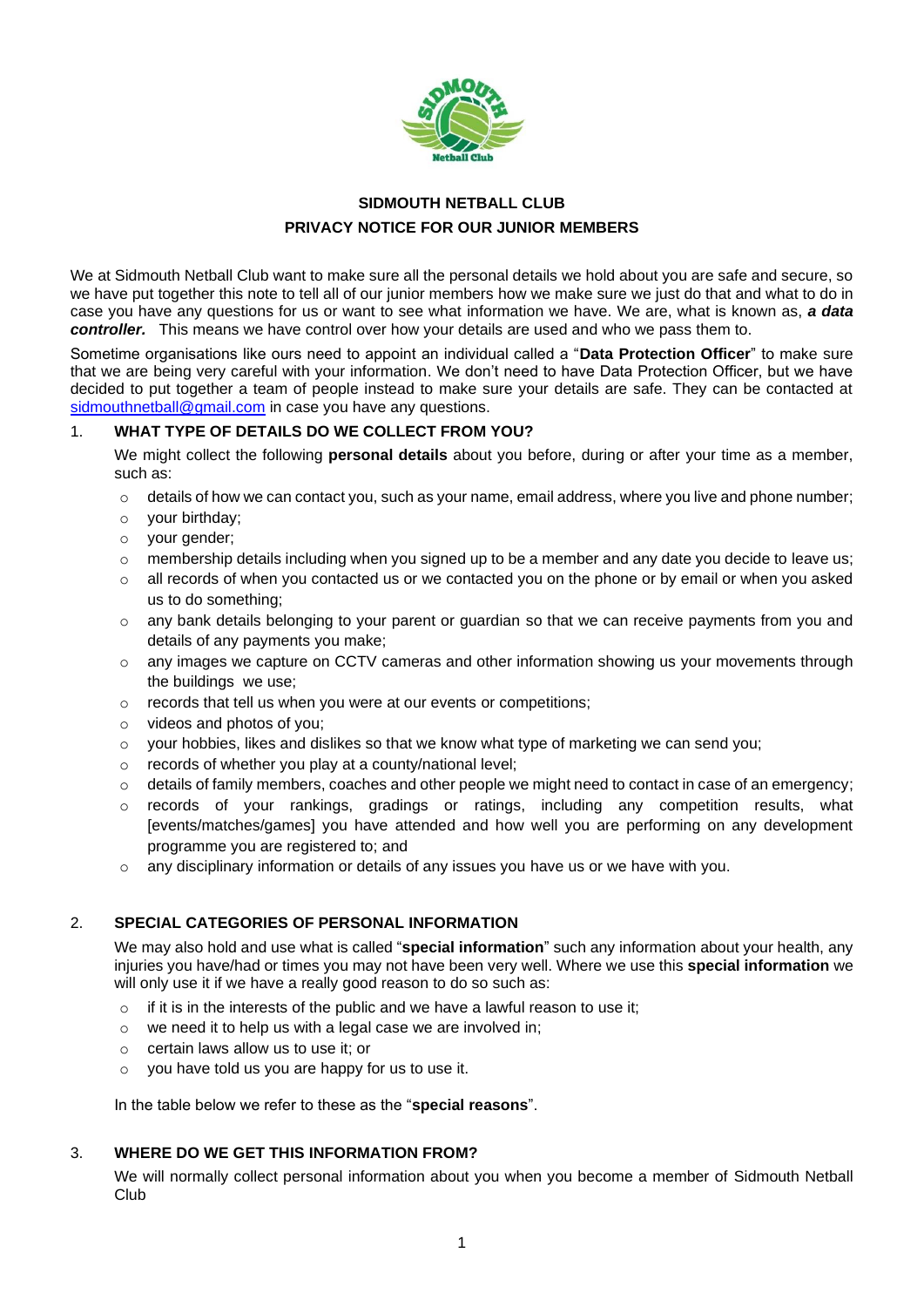| What do we use your information<br>for?                                                                                                                                                                                                                          | What type of<br>information do we use?                                                          | What reason do we have to use it (this is<br>the boring legal bit)                                                                                                                                                                                                                                                                                                                                         |
|------------------------------------------------------------------------------------------------------------------------------------------------------------------------------------------------------------------------------------------------------------------|-------------------------------------------------------------------------------------------------|------------------------------------------------------------------------------------------------------------------------------------------------------------------------------------------------------------------------------------------------------------------------------------------------------------------------------------------------------------------------------------------------------------|
| To make sure your membership<br>with us runs smoothly and we can<br>provide the very best service for<br>you.                                                                                                                                                    | All contact and<br>membership details, any<br>chats we have had and<br>your likes and dislikes. | We need all this information to make sure we<br>do a good job in managing your membership<br>with us.                                                                                                                                                                                                                                                                                                      |
| To provide you with merchandise<br>or other services/ products you<br>have ordered from us.                                                                                                                                                                      | All contact and<br>membership details.<br>Your parent/guardian's<br>payment information.        | We need all this information to make sure you<br>get the [merchandise/products/services] you<br>ordered.                                                                                                                                                                                                                                                                                                   |
| To send you information which we<br>think you might like based on the<br>type of membership account you<br>have with us such as details<br>about ticket sales, competitions<br>and events we are running, offers<br>and discounts and any updates<br>on Netball. | All contact and<br>membership details.                                                          | We need all this information to make sure we<br>do a good job in managing your membership<br>with us.                                                                                                                                                                                                                                                                                                      |
| To send you other information we<br>think you might like or which you<br>have asked us to send to you.                                                                                                                                                           | All contact and<br>membership details and<br>your likes and dislikes.                           | Only where you have told us you want to<br>receive this type of information.<br>If you are under the age of 13 your parent or<br>guardian must have given their consent to<br>allow us to send you marketing messages.                                                                                                                                                                                     |
| To help you if you have a<br>question or you are not happy<br>with something we have done.                                                                                                                                                                       | Contact details and any<br>chats we have had.                                                   | It is in our interests to make sure we deal with<br>any issues you have quickly.                                                                                                                                                                                                                                                                                                                           |
| We will keep all of your details on<br>our files.                                                                                                                                                                                                                | All of your personal<br>details.                                                                | It is in our interests to hold your details on file<br>so we can deal with any issues with your<br>membership and to make sure we do a good<br>job in managing your membership. Sometimes<br>we may have to keep your details because the<br>law tells us we have to.<br>If we use any 'special information', we will<br>only do so on the basis of one of the 'special<br>reasons' we talked about above. |
| To protect our IT systems.                                                                                                                                                                                                                                       | Details about how you<br>use our website.                                                       | It is in our interests to make sure that our IT<br>systems are safe and secure for all of our staff<br>and you to use.                                                                                                                                                                                                                                                                                     |
| We occasionally carry out<br>research on what events you have<br>attended to understand what is<br>'on trend'.                                                                                                                                                   | Details of the events and<br>competitions<br>have<br>you<br>attended.                           | It is in our interests to make sure that our<br>membership is targeted and relevant for you.                                                                                                                                                                                                                                                                                                               |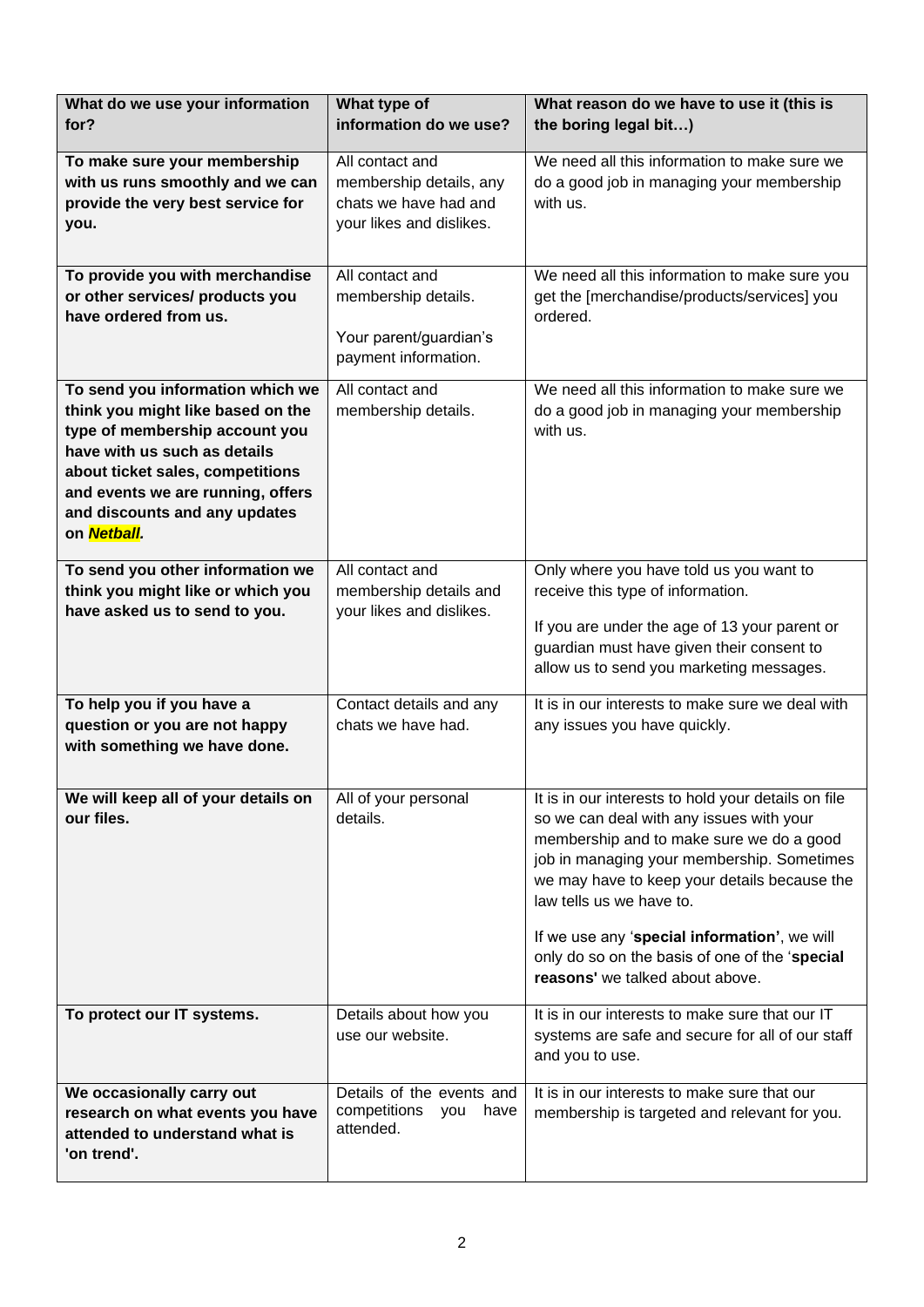| To promote the sport, our events<br>and membership packages.                                                                                                                                                                                                     | Any photos or videos of<br>you.                                                                                                                                                                                       | Only where you have told us you are happy to<br>use our photos.                                                                                                                                                                                                               |
|------------------------------------------------------------------------------------------------------------------------------------------------------------------------------------------------------------------------------------------------------------------|-----------------------------------------------------------------------------------------------------------------------------------------------------------------------------------------------------------------------|-------------------------------------------------------------------------------------------------------------------------------------------------------------------------------------------------------------------------------------------------------------------------------|
|                                                                                                                                                                                                                                                                  |                                                                                                                                                                                                                       |                                                                                                                                                                                                                                                                               |
| To make sure we are keeping up<br>with health and safety.                                                                                                                                                                                                        | Details of the events and<br>competitions you have<br>attended.                                                                                                                                                       | It is in our interests to make sure we provide<br>you and others like you with a safe place to<br>play your sport.<br>Sometimes we may have to keep your details<br>because the law tells us we have to.                                                                      |
| To register you on to and keep<br>track of any events and<br>competitions you attend.                                                                                                                                                                            | <b>Details</b><br>about<br>your<br>performance (but we won't<br>'special<br>use<br>any<br>information')<br>and<br>the<br>events or competitions<br>you have attended.                                                 | We need all this information to make sure we<br>do a good job in managing your development<br>through the performance programme.                                                                                                                                              |
| We will use your details to assess<br>your performance and to find out<br>what else we can do to help you<br>improve your development and<br>training with us.                                                                                                   | <b>Details</b><br>about<br>your<br>the<br>performance<br>and<br>events or competitions<br>you have attended.<br>We might also hold details<br>about your health and any<br>club<br>county<br><b>or</b><br>membership. | We need all this information to make sure we<br>do a good job in managing your development<br>through the performance programme.<br>If we use any information about your health,<br>we will only do so on the basis of one of the<br>'special reasons' we talked about above. |
| To arrange for any trip or<br>transportation to and from an<br>event.                                                                                                                                                                                            | Any ID cards or passport<br>information you give us,<br>details of family members<br>and emergency contacts,<br>your parent/guardian's<br>payment information and<br>details about your health.                       | We need all this information to make sure we<br>can make arrangements for any trip you go on.<br>If we use any 'special information', we will<br>only do so on the basis of one of the 'special<br>reasons' we talked about above.                                            |
| We might use details about your<br>health (including any injuries or<br>disability) to make sure you are<br>playing in a safe environment by<br>making changes to the design of<br>our sports facilities and to ensure<br>you are well enough to<br>participate. | Details about your health.                                                                                                                                                                                            | We will only use this 'special information', on<br>the basis of one of the 'special reasons' we<br>talked about above.                                                                                                                                                        |
| To put together all the information<br>we need in case there are any<br>disciplinary or other issues with<br>your membership.                                                                                                                                    | All of your personal<br>details.                                                                                                                                                                                      | It is in our interests to make sure we provide<br>you and others like you with a safe and fair<br>place to play your sport.<br>If we use any 'special information', we will<br>only do so on the basis of one of the 'special<br>reasons' we talked about above.              |
| To make sure we are fairly<br>offering opportunities to<br>everyone.                                                                                                                                                                                             | Name, your birthday,<br>gender, information which<br>part of the world you or<br>your family are from,<br>details about your health<br>and performance.                                                               | It is in our interests to make sure we provide<br>you and others like you with the same<br>opportunity to get into sport no matter who you<br>are and where you come from                                                                                                     |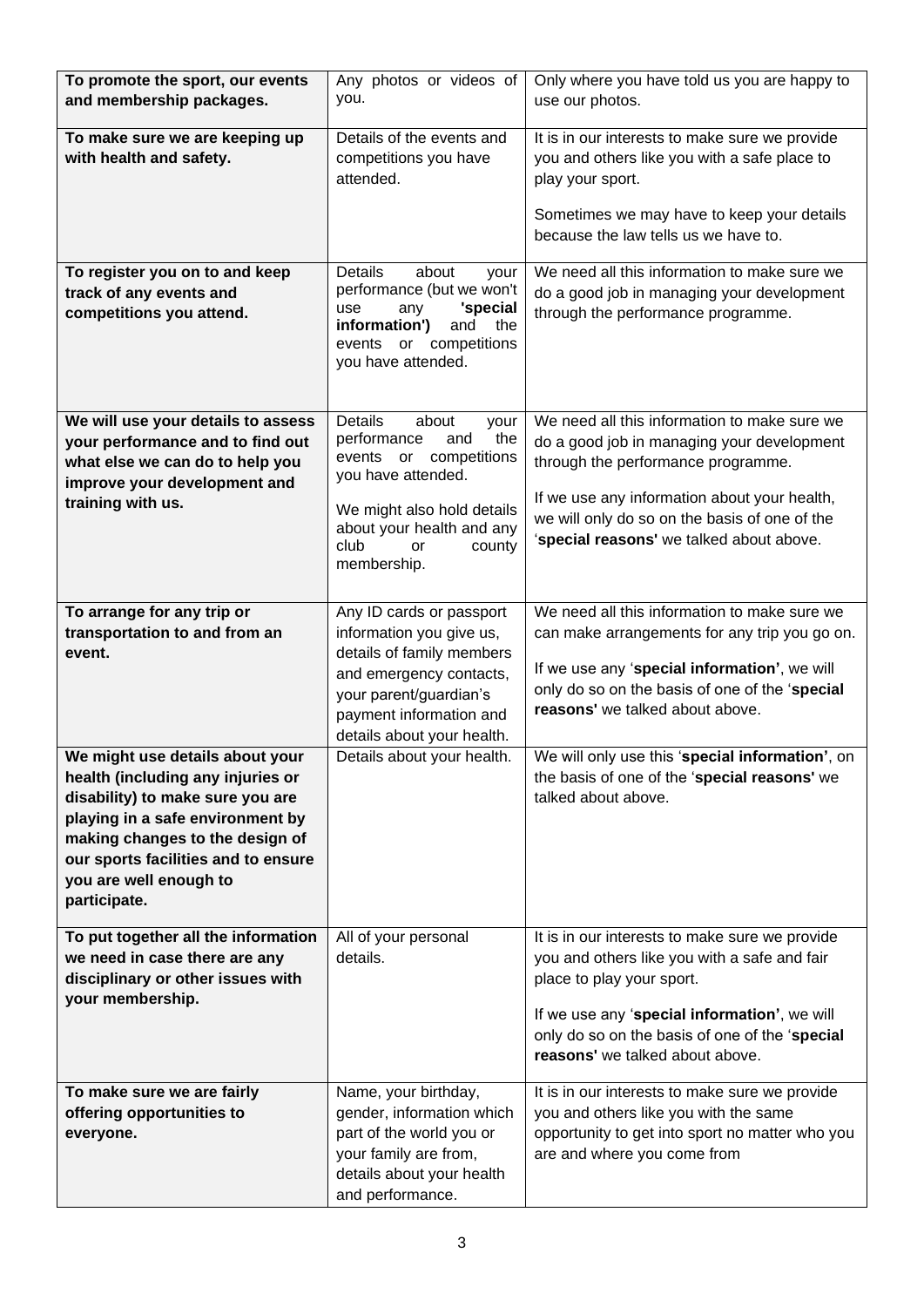| If we use any 'special information', we will   |
|------------------------------------------------|
| only do so on the basis of one of the 'special |
| reasons' we talked about above.                |
|                                                |

### 4. **HOW DO WE USE YOUR INFORMATION?**

In some cases we might need the information you have given us to make sure we can do what we say we are going to do with your details. Other times, we may not need it, but if we don't have it, we may not be able to provide you with the best possible service. If you have told us we can use your information in a certain way, you can tell us to stop using it at any time, by contacting sidouthnetball@gmail.com.

### 5. **HOW CAN YOU STOP US FROM MARKETING TO YOU?**

Sometimes we may wish to contact you by email, post or text message to tell you about things we think you might like. We will only do this if you have told us you are happy to receive these messages and you can tell us to stop at any time by emailing sidmouthnetball@gmail.com.

### 6. **WHO ELSE MAY USE YOUR DETAILS?**

We may send your details to others to help us run our organisation. These are:

- o **Anyone you have said you are happy for us to send your details to.**
- o **To any regional or governing body:** to help us to improve and keep an eye on developments in the sport.
- o **The Government or our regulators**: where the law tells us to do so or to help them with any investigations.
- o **Police, law enforcement and security services**: to help them with any investigation, prevention of crime or matter of national security.

### 7. **ARE YOUR DETAILS SAFE?**

We have put in place lots of security measures to make sure your details don't go missing or get used in a way they shouldn't be. We have a great team of people working with us who are trained to know how to use your details securely and will only use your details when and how we tell them to.

*Did you know that all 'data controllers' based in the European Union and the UK like us are subject to laws that make sure that your personal details are safe?* Sometimes some of your personal details may be transferred to and be stored in countries outside the UK and the European Union, which are not subject to the laws that make sure your details are safe. Where this happens, we will do everything we can to make sure your details are only used in the way we say they will be and are kept secure. If someone else is using your details because we have told them to, we will also make sure that we put measures in place with them to protect it.

### 8. **HOW LONG DO WE KEEP PERSONAL INFORMATION FOR?**

We collect personal details from you for different reasons and so we might keep it for different lengths of time. For example, we might have to keep it for a long time for legal reasons, but most of the time, we will keep your details for 6 years after you last get in touch with us.

It is important to make sure that the details we hold about you are accurate and up-to-date, so make sure you let us know if anything like your email address or phone number changes. You can normally do this by emailing sidmouthnetball@gmail.com.

## 9. **WHAT ARE YOUR RIGHTS?**

#### *Did you know you can ask us to do lots of things with your details?*

You can ask us:

- $\circ$  to tell you how your details are being used:
- $\circ$  to provide you with a copy of all details we hold on you;
- $\circ$  to correct some of the details we hold if they are not correct or out of date like your contact details for example;
- $\circ$  to delete all of the details we hold on you (unless we have a good reason not to!);
- $\circ$  to stop using your details in a certain way;
- $\circ$  to send your details to you or another organisation like any club you play at for example; and